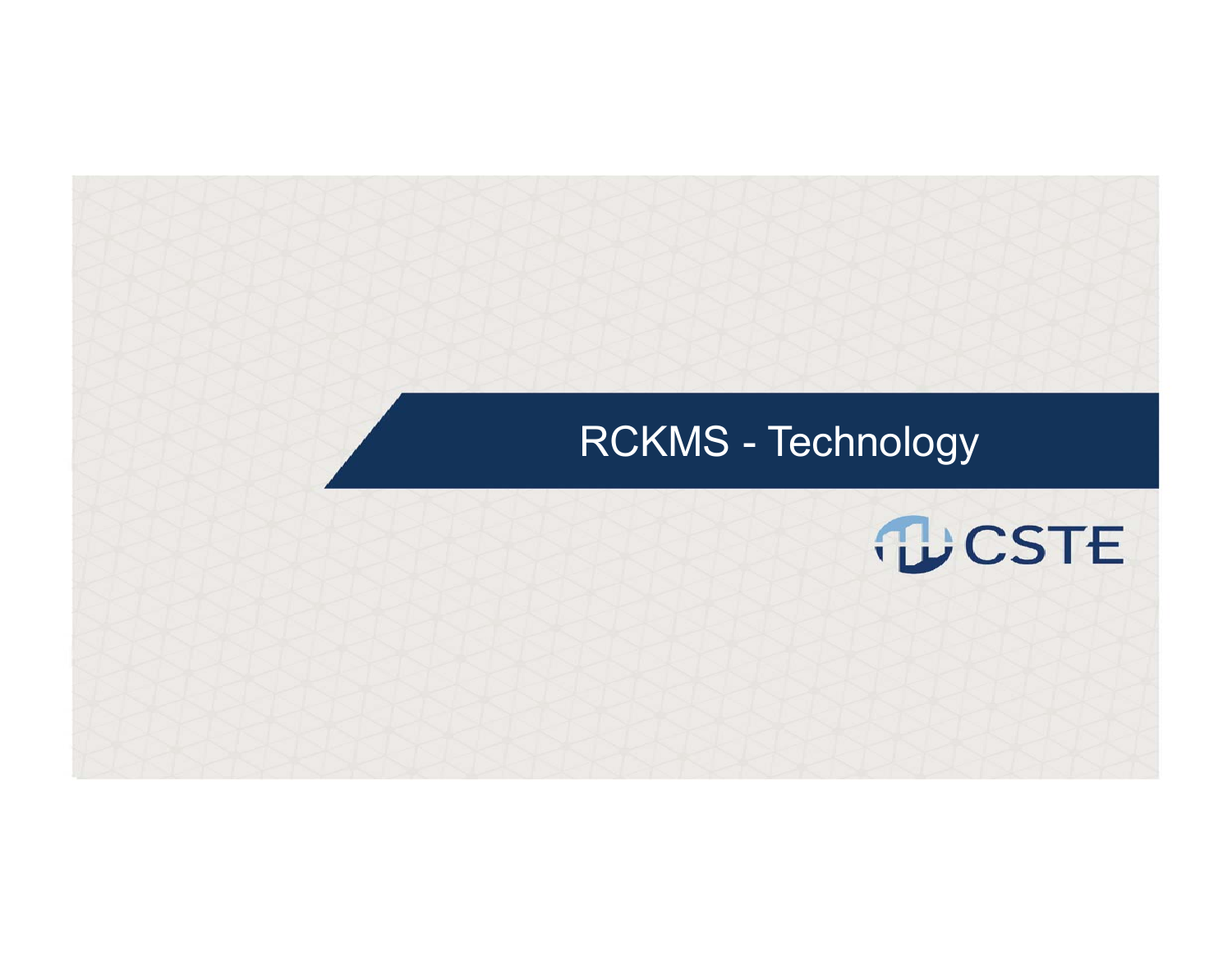### The Thinking Behind RCKMS Software

Build a software suite based on an open source software, best practices, and standards‐ based principles, incorporating the following components:

- 1. General‐purpose Public Health Decision Support Service (PH‐DSS) for processing ongoing, real‐time requests that can determine whether or not a case report should be sent to Public Health based on the medical record information supplied to the service. (The DSS bases these decisions on the executable reporting specifications created in the Authoring Tool)
- 2. Easy-to-use Authoring Tool to assist jurisdictions in conceptualizing, creating, maintaining and deploying machine‐executable reporting specifications (for each desired condition) to the DSS service. Authoring tool should be generalizable so it can evolve with authoring requirements *and* runtime environments
- 3. Integrated with the Public Health Community Platform (PHCP), or option to run on its own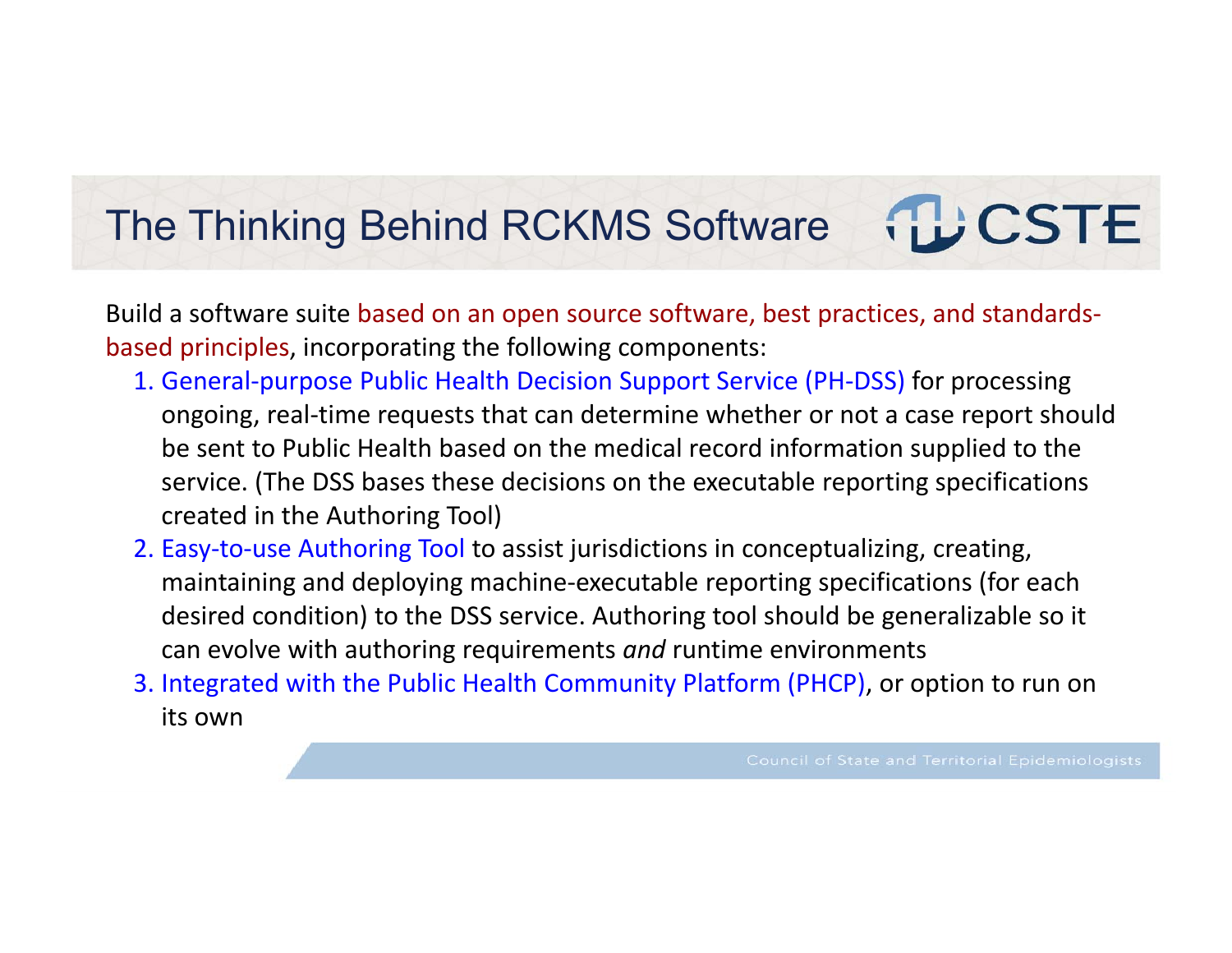## RCKMS Public Health Decision Support Service TLLCSTE

- $\bullet$ PH-DSS built atop the OpenCDS
	- o Freely available Clinical Decision Support (CDS) software: "multi‐institutional, collaborative effort to develop scalable, CDS tools and resources"
	- o Facilitate widespread availability of advanced CDS capabilities through collaborative development of standards‐based DSS infrastructure and tooling
	- oOpen Source
	- oActive collaboration by RCKMS team
- • Lower barriers to adoption; foster interoperability between public health and other clinical systems
	- oHL7 Decision Support Service Standard for standard functionality and interfaces
	- oHL7 Virtual Medical Record (vMR) for consistent modeling of the rules
	- oHL7 Clinical Quality Language (CQL) and Drools as executable representation of rules
	- oEvolve to future models and payloads (e.g. FHIR) if needed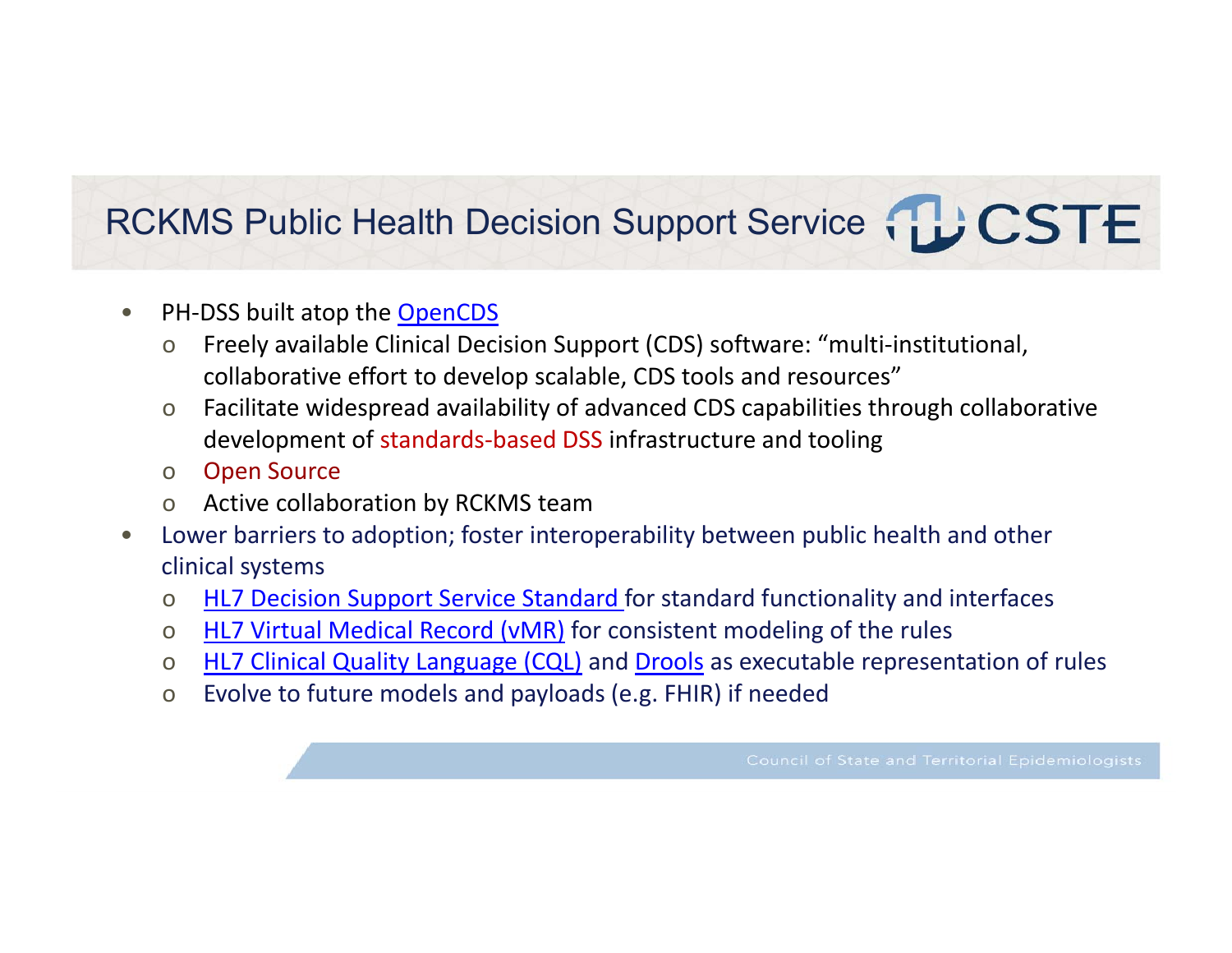### Characteristics of the RCKMS PH-DSS

- •Web Service architecture
- $\bullet$ Scalable by volume of requests and by number of jurisdictions/conditions
- $\bullet$  Conducive for future enhancements
	- <sup>o</sup> Accessibility to Authoring Tool data
	- <sup>o</sup> Support of different payloads
- $\bullet$  Evaluates patient data (input) on a request‐by‐request basis
	- <sup>o</sup> Determines (or requestor may specify) which jurisdictions are relevant based on patient's address, where the patient received care, and/or servicing laboratory
	- <sup>o</sup> Executes the relevant reporting specifications for those jurisdictions
- •**Outputs** 
	- <sup>o</sup> Notice of Reportability (NoR) for *each* jurisdiction
	- <sup>o</sup> Specifies list of conditions reportable to the jurisdiction: for each condition, where to report, and timeframe to submit case report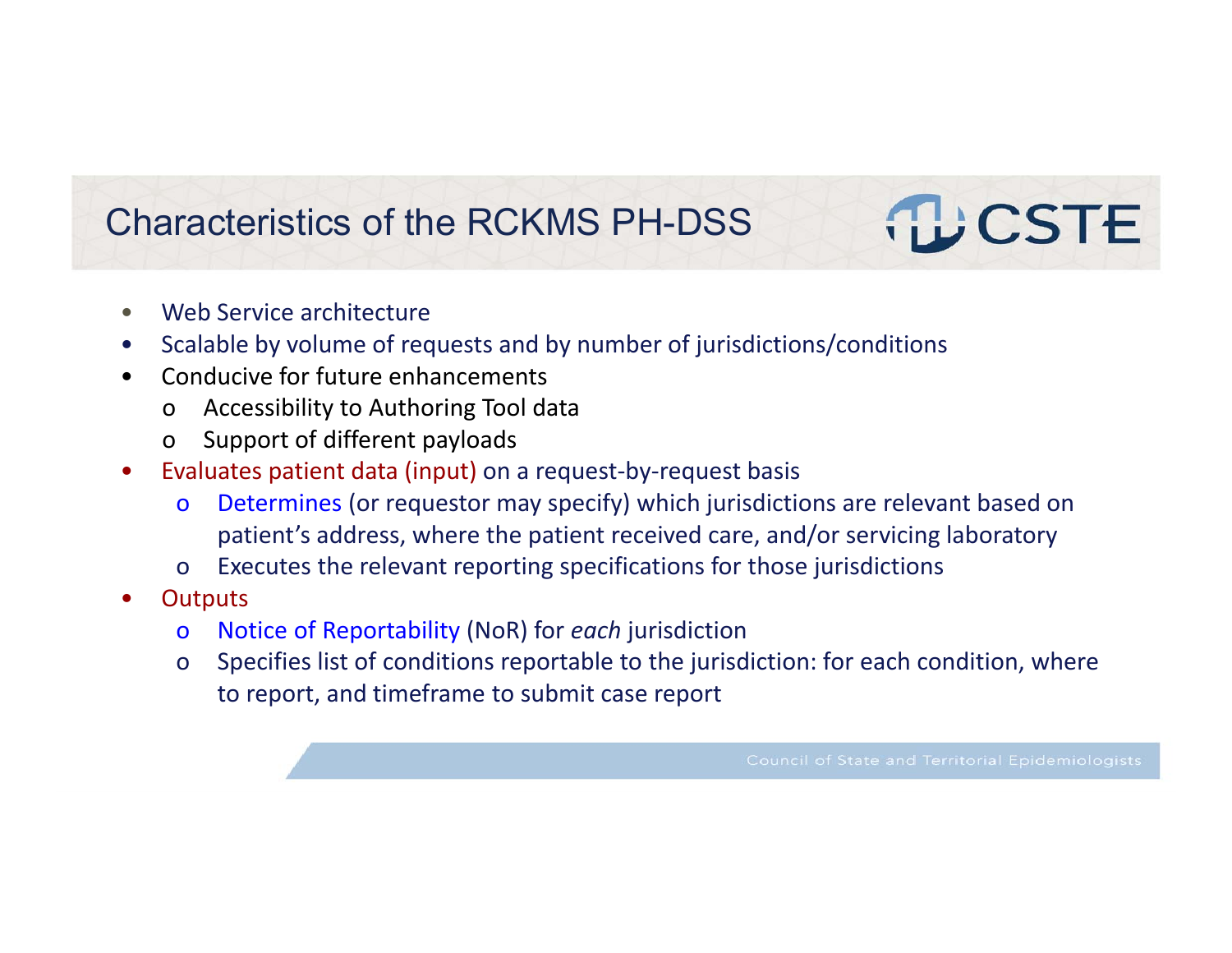### RCKMS Authoring Tool

### •Built atop the CDS Administration Tool ("CAT")

- <sup>o</sup> Open source framework and application for managing CDS logic and deployments
- <sup>o</sup> Terminology/concept management, authoring & deployment of rules, and automated test case creation
- <sup>o</sup> Includes a web (UI) front end
- • Simplifies authoring of reporting specifications
	- <sup>o</sup> Two user views: RCKMS Administrator view, Jurisdiction view
	- <sup>o</sup> Reporting specifications data entry simplified via grid format
	- <sup>o</sup> Generated rules in a standards‐based output
	- <sup>o</sup> Ability to generate a "human‐readable" view of any reporting specification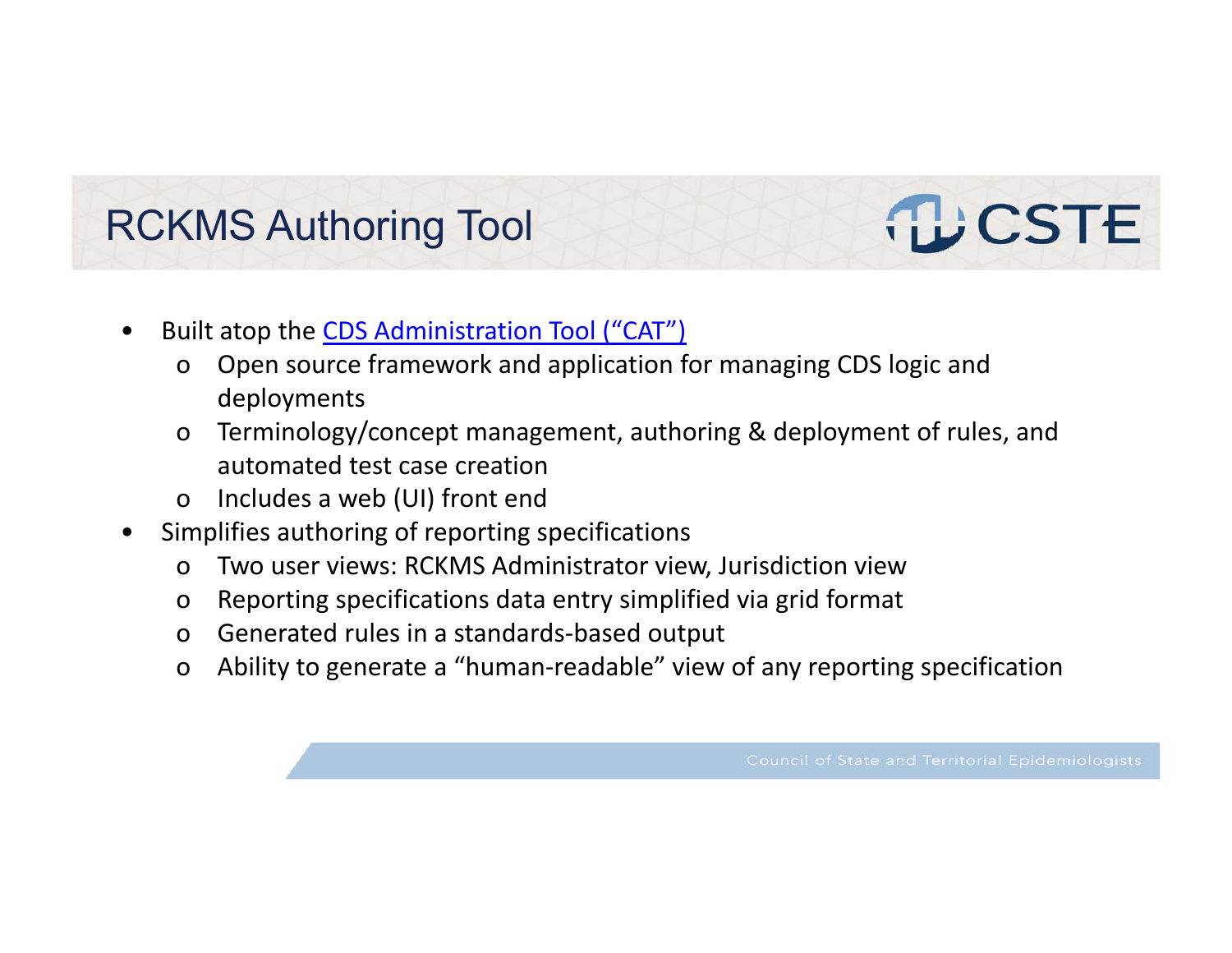### How the Authoring Tool works



- 1. Jurisdiction enters reporting criteria into authoring interface (website) - RCKMS tool comes pre-populated with **default reporting criteria** that users can choose to use, or customize to meet their jurisdictional needs
- 2. Information entered  $\rightarrow$  stored in repository  $\rightarrow$  Linked to decision support service
- 3. Jurisdiction can test whether criteria entered correctly by using test manager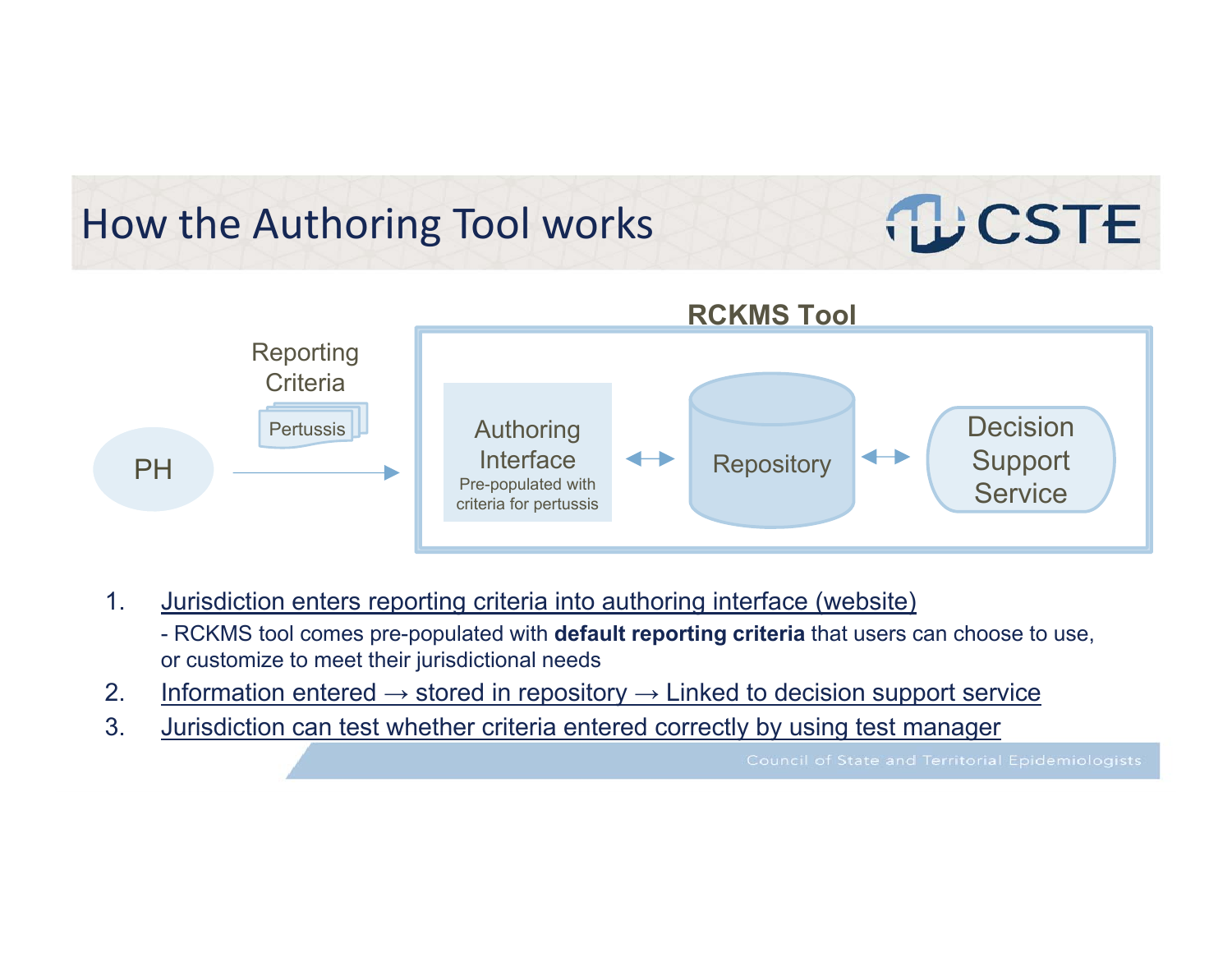### Preconfigured Defaults for Each Condition ("out-of-the-box") LCSTE

- $\bullet$  Users may adopt reporting specifications "as is", or modify them
	- <sup>o</sup> Users may simply accept the default rules for each condition if they wish
	- <sup>o</sup> To modify defaults, select preconfigured "Criteria" to add or remove
	- <sup>o</sup> If additional criteria desired, contact RCKMS team
- $\bullet$  If Value Sets change, Authoring Tool and PH‐DSS automatically accounts for changes
- $\bullet$  If guidelines/logic change, RCKMS team updates Authoring Tool with *new*  default rule logic and publishes new default rules; jurisdiction incorporate into local version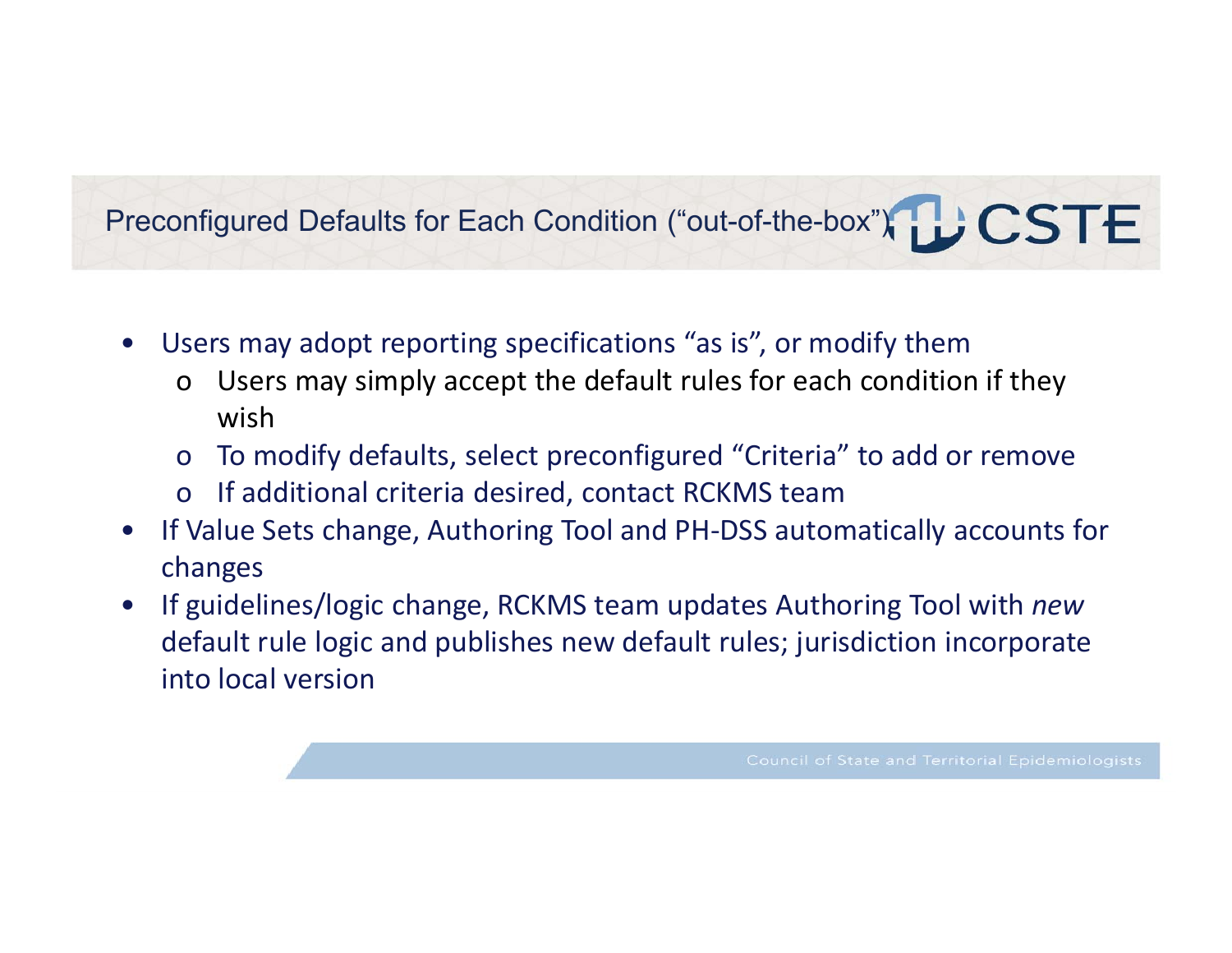## Default Reporting Specification (Chlamydia) 12 CSTE

B Save v Apply x Cancel

| <b>Manage Default Logic Sets</b>                                                                                                                                                                          |                                           |                                                         | + Add Logic Set                        |  |
|-----------------------------------------------------------------------------------------------------------------------------------------------------------------------------------------------------------|-------------------------------------------|---------------------------------------------------------|----------------------------------------|--|
| <b>Logic Set Properties</b>                                                                                                                                                                               | <b>Lab Reporting</b><br><b>Logic Sets</b> | <b>Provider/Facility Reporting</b><br><b>Logic Sets</b> |                                        |  |
|                                                                                                                                                                                                           | Lab1 音                                    | Dx 音                                                    | Lab a                                  |  |
| <b>Reporting Timeframe</b>                                                                                                                                                                                | $\div$<br>day(s)<br>٠                     | ÷<br>day(s)                                             | ÷<br>day(s)<br>$\overline{\mathbf{3}}$ |  |
| <b>Define Default Reporting Specifications</b>                                                                                                                                                            |                                           |                                                         |                                        |  |
| <b>Clinical</b>                                                                                                                                                                                           |                                           |                                                         |                                        |  |
| Chlamydia (i.e., as a Diagnosis or active Problem or mentioned in text as a cause of death or a<br>significant condition contributing to death)                                                           |                                           | Sufficient *                                            |                                        |  |
| <b>Death Record</b>                                                                                                                                                                                       |                                           |                                                         |                                        |  |
| No criteria of this type                                                                                                                                                                                  |                                           |                                                         |                                        |  |
| <b>Demographic</b>                                                                                                                                                                                        |                                           |                                                         |                                        |  |
| No criteria of this type                                                                                                                                                                                  |                                           |                                                         |                                        |  |
| <b>Epidemiologic</b>                                                                                                                                                                                      |                                           |                                                         |                                        |  |
| No criteria of this type                                                                                                                                                                                  |                                           |                                                         |                                        |  |
| <b>Laboratory</b>                                                                                                                                                                                         |                                           |                                                         |                                        |  |
| All result values for laboratory tests specific for detecting chlamydia species organisms, nucleic<br>acid, or antigen by any method in a clinical specimen (i.e., 'negative' and 'positive' results)     |                                           |                                                         |                                        |  |
| All result values for laboratory tests specific for detecting chlamydia trachomatis organisms, nucleic<br>acid, or antigen by any method in a clinical specimen (i.e., 'negative' and 'positive' results) |                                           |                                                         |                                        |  |
| Isolation of C. trachomatis by culture methods in a clinical specimen                                                                                                                                     | Sufficient                                |                                                         | Sufficient                             |  |
| Detection of C. trachomatis antigen by any method in a clinical specimen                                                                                                                                  | Sufficient                                | $\overline{\phantom{a}}$                                | Sufficient                             |  |
|                                                                                                                                                                                                           |                                           |                                                         | Sufficient <b>v</b>                    |  |

 $\left\| \left\{ \mathbf{d} \right\} \right\| = \left\| \mathbf{d} \mathbf{d} \right\| = \left\| \mathbf{d} \mathbf{b} \right\| = \left\| \mathbf{b} \right\|$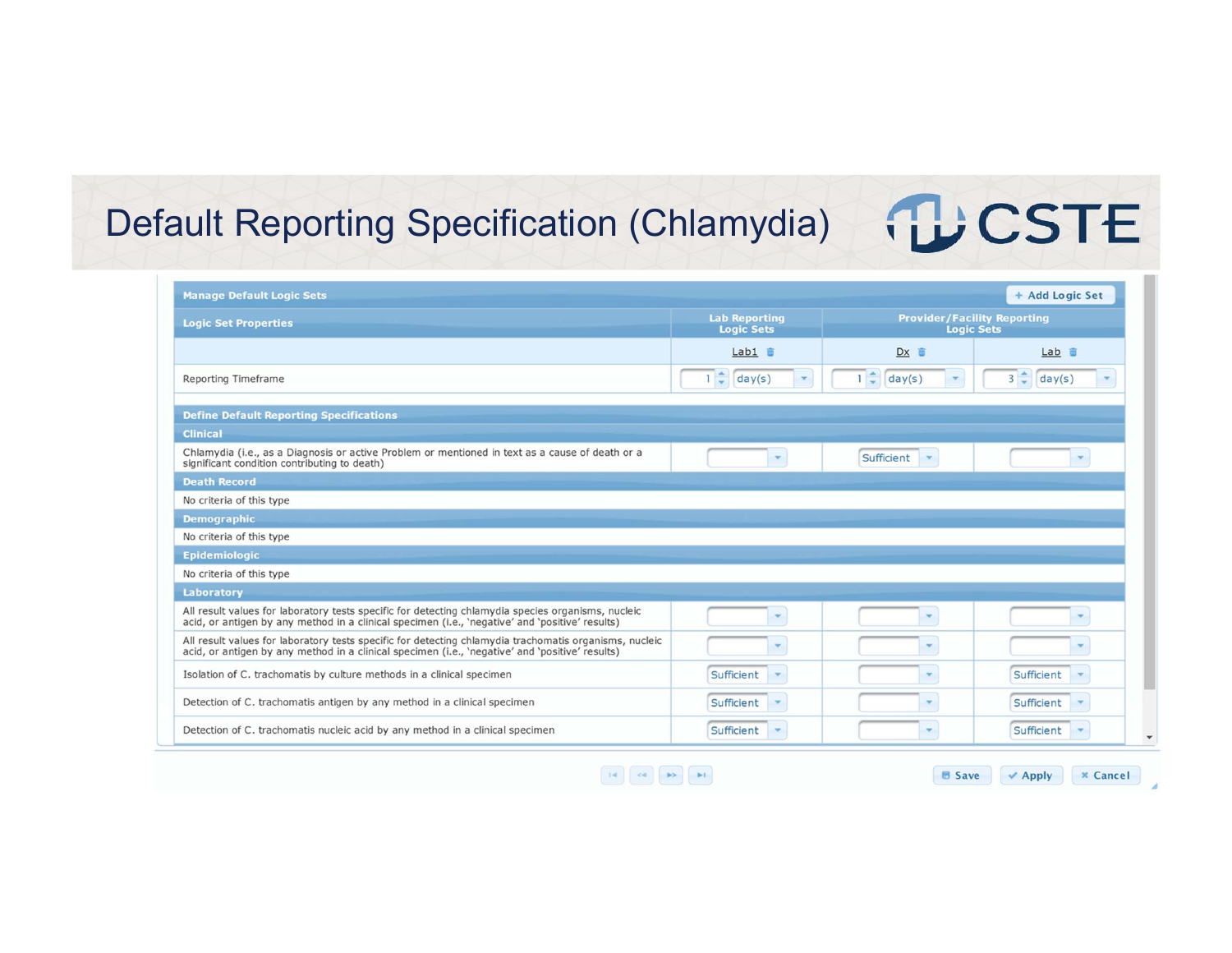## RCKMS Test Cases

- • Test reporting specification logic under varying conditions to ensure correct operation
- $\bullet$ Automated testing: run all tests at once or individually
- $\bullet$ Accepts eICR file imports or manually entered tests
- • User enters:
	- oTest (sample) patient data inputs
	- o Expected outputs:
		- Reportable: Yes/No
		- List of Criteria met
- Outputs:
	- o Test pass/fail
	- o Conditions that are reportable
	- o List of Criteria met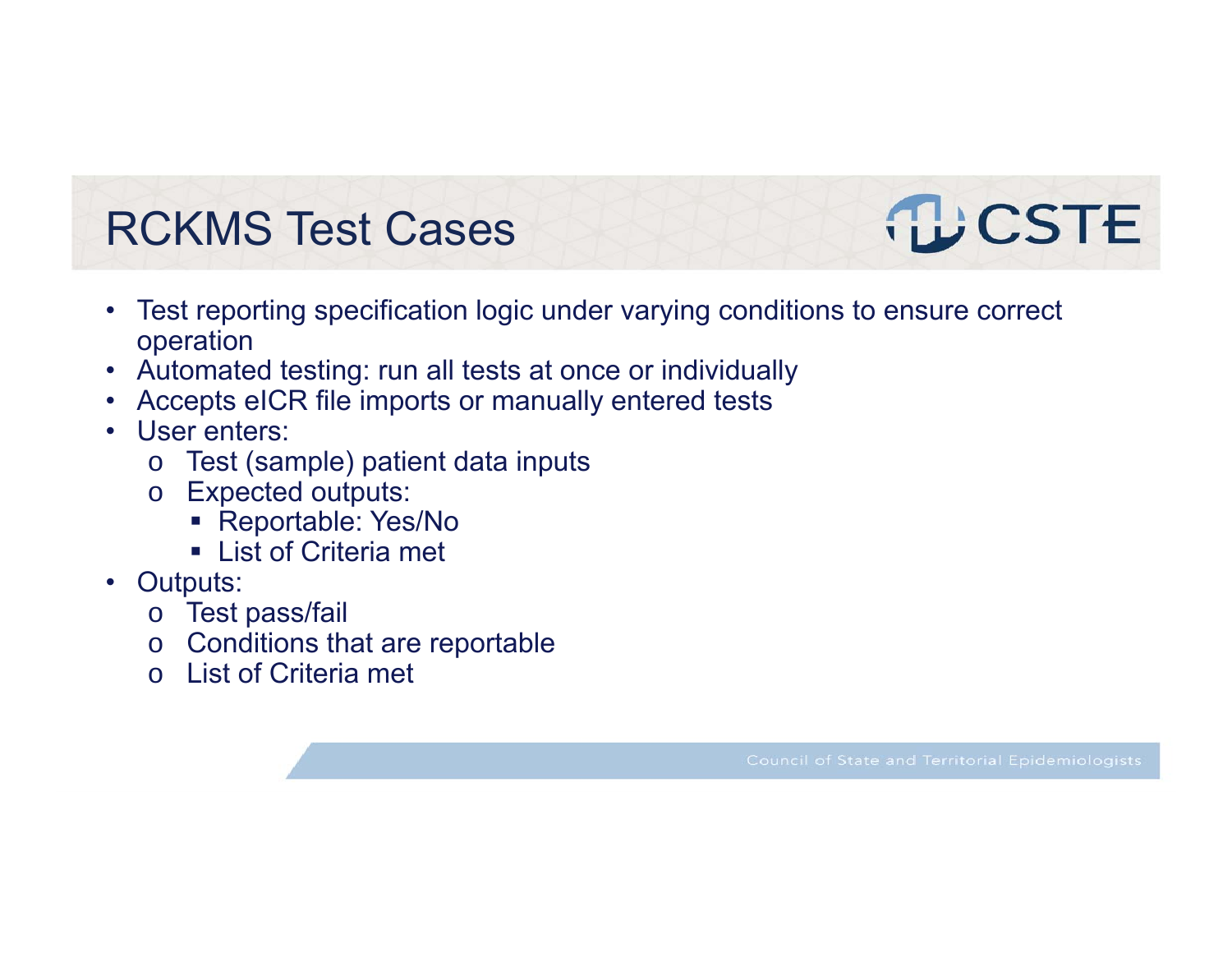### Test Case Editor

| <b>RCKMS Test Case Editor - [Save Option 3]</b> |                                                                                                        |                                                                |                                                                                                                                                                                                                                                                                                                                                                                                               |                                                  |                 |  |
|-------------------------------------------------|--------------------------------------------------------------------------------------------------------|----------------------------------------------------------------|---------------------------------------------------------------------------------------------------------------------------------------------------------------------------------------------------------------------------------------------------------------------------------------------------------------------------------------------------------------------------------------------------------------|--------------------------------------------------|-----------------|--|
| <b>Details</b>                                  | <b>Jurisdiction and Criteria Details</b>                                                               | <b>Test Case Results</b>                                       |                                                                                                                                                                                                                                                                                                                                                                                                               |                                                  |                 |  |
|                                                 | ID: 702c7510883491ee4d9410661ab1b405                                                                   |                                                                |                                                                                                                                                                                                                                                                                                                                                                                                               |                                                  |                 |  |
| Skip?                                           |                                                                                                        |                                                                |                                                                                                                                                                                                                                                                                                                                                                                                               |                                                  |                 |  |
|                                                 |                                                                                                        |                                                                | <b>Name:</b> Default > Pertussis > Lab Reporter > Criteria > Reportable Positive > Expected = Yes ><br>Criteria: Isolation of Bordetella pertussis virus by culture methods in a clinical specimen                                                                                                                                                                                                            |                                                  |                 |  |
|                                                 | and<br>2) [VS:Lab result value (Pertussis)]                                                            | <patient had="" lab="" performed="RCKMSQ12" test=""></patient> | <b>Description:</b> Default > Pertussis > Lab Reporter > Criteria > Reportable Positive > Expected = Yes ><br>Criteria: Isolation of Bordetella pertussis virus by culture methods in a clinical specimen<br>Isolation of Bordetella pertussis virus by culture methods in a clinical specimen<br>1) Patient has lab result with (test name of [VS: Bordetella pertussis virus Organism Identification Test]) |                                                  |                 |  |
|                                                 | $\langle$ Lab Result == RCKMS1d><br>Reporter Type: Lab Reporting<br>Offset Based? July Age Offset: 21y |                                                                |                                                                                                                                                                                                                                                                                                                                                                                                               |                                                  |                 |  |
| Date of Birth: 06/20/1995                       |                                                                                                        |                                                                |                                                                                                                                                                                                                                                                                                                                                                                                               |                                                  |                 |  |
| <b>Execution Date: 06/20/2016</b>               | Gender: Male (M) P x                                                                                   |                                                                |                                                                                                                                                                                                                                                                                                                                                                                                               |                                                  |                 |  |
|                                                 | Reportable?                                                                                            |                                                                |                                                                                                                                                                                                                                                                                                                                                                                                               |                                                  |                 |  |
| <b>P</b> Run Test                               |                                                                                                        |                                                                | THE RHO PRESS                                                                                                                                                                                                                                                                                                                                                                                                 | $\vee$ Apply<br><b>日 Save</b>                    | <b>x</b> Cancel |  |
|                                                 |                                                                                                        |                                                                |                                                                                                                                                                                                                                                                                                                                                                                                               | Council of State and Territorial Epidemiologists |                 |  |

**NUCSTE**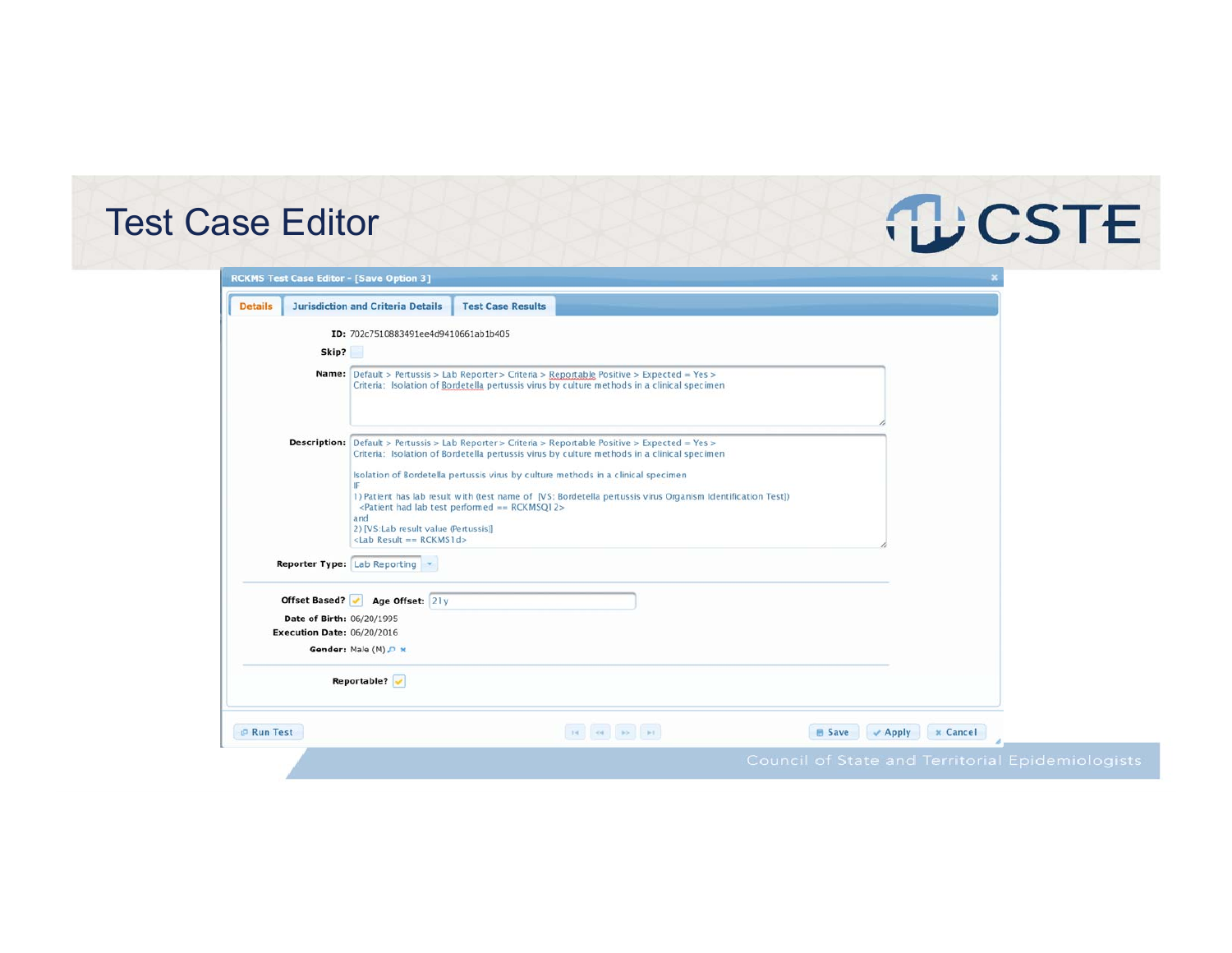## Deployment of Reporting Specification to PH-DSS TLCSTE

- $\bullet$ Scheduled or On‐Demand
- $\bullet$ Deployed via REST service invocation to OpenCDS
- $\bullet$  Concepts and Mappings deployed to PH‐DSS (value sets, individual code system codes, and concepts)
- $\bullet$  Intermediate representation of the rules as HL7 CQL Expression Logical Model (ELM) format (XML)
	- <sup>o</sup> Standards‐based, technology‐agnostic, sharable representation
	- <sup>o</sup> Facilitates additional verification of the rules, race condition checks
- Final executable representation of rules as Drools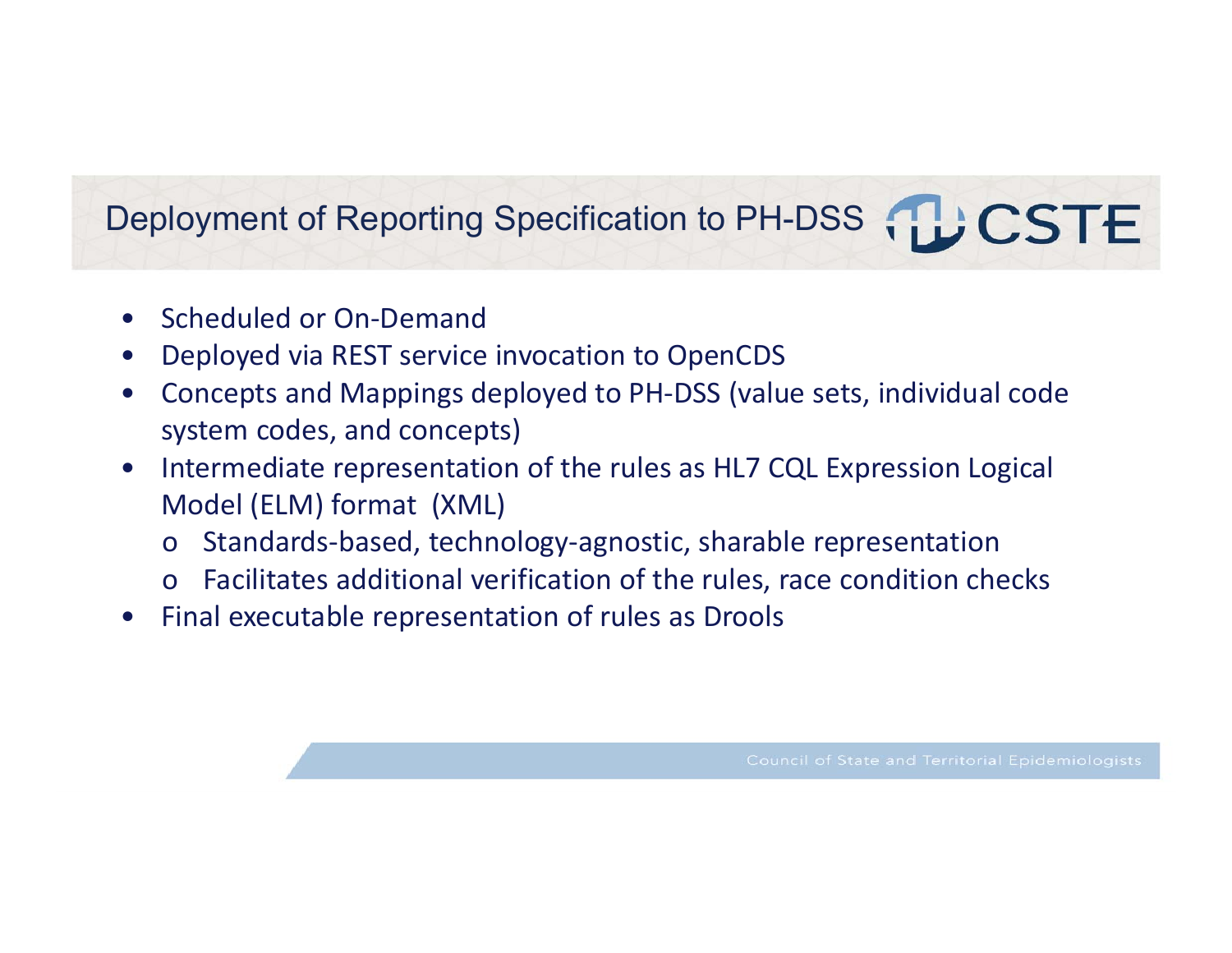## RCKMS Administrator-Only Configuration Functions **DCSTE**

| $\overline{\phantom{a}}$ CAT Admin      |
|-----------------------------------------|
| About                                   |
| Manage Code Systems                     |
| Manage Concept Determination<br>Methods |
| Manage Concepts                         |
| Manage Criteria Resources               |
| Manage Data Models                      |
| Manage Data Templates                   |
| Manage Knowledge Modules                |
| Manage Lists                            |
| Manage Properties                       |
| Manage Value Sets                       |
| <b>Internal CAT User Editor</b>         |
| <b>Internal CAT Security Editor</b>     |
|                                         |